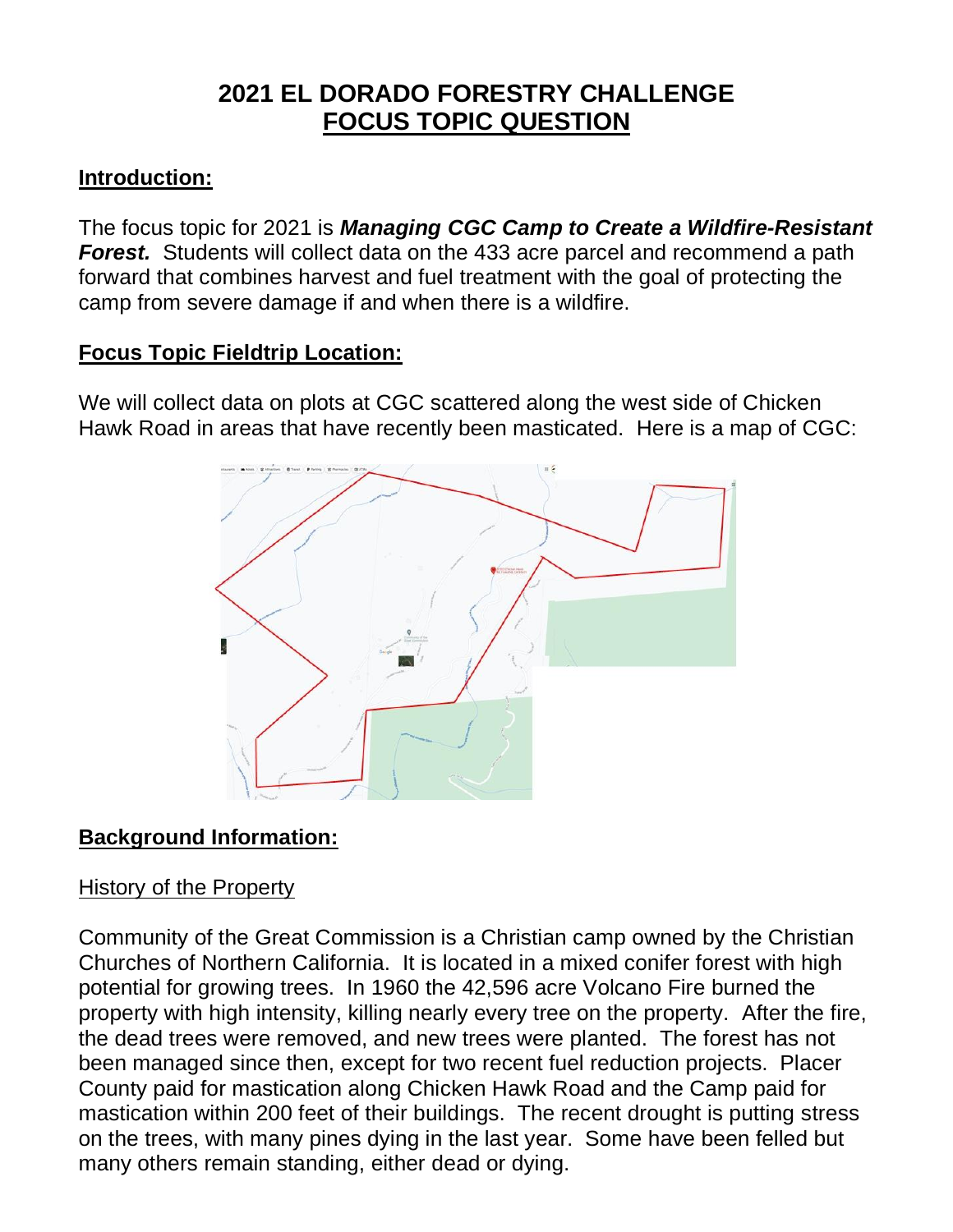#### Fire Behavior



Here are diagrams of the Fire Triangle and the Fire Behavior Triangle. Notice that the one element common to both triangles and the one humans can most directly influence is Fuel.



When fuels (small trees & brush) are present and connected, such as from the ground to the tree tops or crowns, a fuel ladder exists that can carry a surface fire up into the crowns, where the fire becomes far more dangerous and difficult to control. A crown fire can sustain itself when trees are too close to each other such that their crowns (branches), once ignited, can spread fire crown to crown. Therefore, to reduce the chances of a crown fire, it is necessary to disconnect both vertical and horizontal fuels, which can be accomplished through a combination of harvesting merchantable trees and treating or removing debris.

There are three decisions to be made for this project that will restore the forest to a fire-safe condition:

- 1. Determine the best regulatory pathway to harvesting merchantable trees
- 2. Calculate the potential profit from harvest and explore other funding sources
- 3. Recommend the best first step and maintenance options for fuel treatment
- 1. Forest Practice Rules Regulations Available to Get Work Done

Forest practices in California are highly regulated. Rules for timber harvest have been evolving since the Z'Berg – Nejedly Forest Practice Act was passed into law in 1973. The most common way for a forest landowner to harvest trees and sell them is to have a Registered Professional Forester (RPF) prepare a Timber Harvest Plan (THP), which can be an expensive and lengthy process. However, in the past decade bark beetle infestations due to drought and a high number of catastrophic wildfires have created a need to streamline the rules so trees can be harvested to reduce fire hazard. In response, the California Board of Forestry and Fire Protection has developed a set of Exemptions, Emergencies, and Timber Harvest Plan options to facilitate harvesting of dead/dying trees, as well as thinning, to promote healthy forests with reduced fuel loads. You will be provided a table that summarizes and compares these Exemptions, Emergencies, and Timber Harvest Plan options. You can choose from the options applicable to CGC to facilitate a harvest, not only to reduce fire hazard but to potentially bring income to CGC for fuels treatments.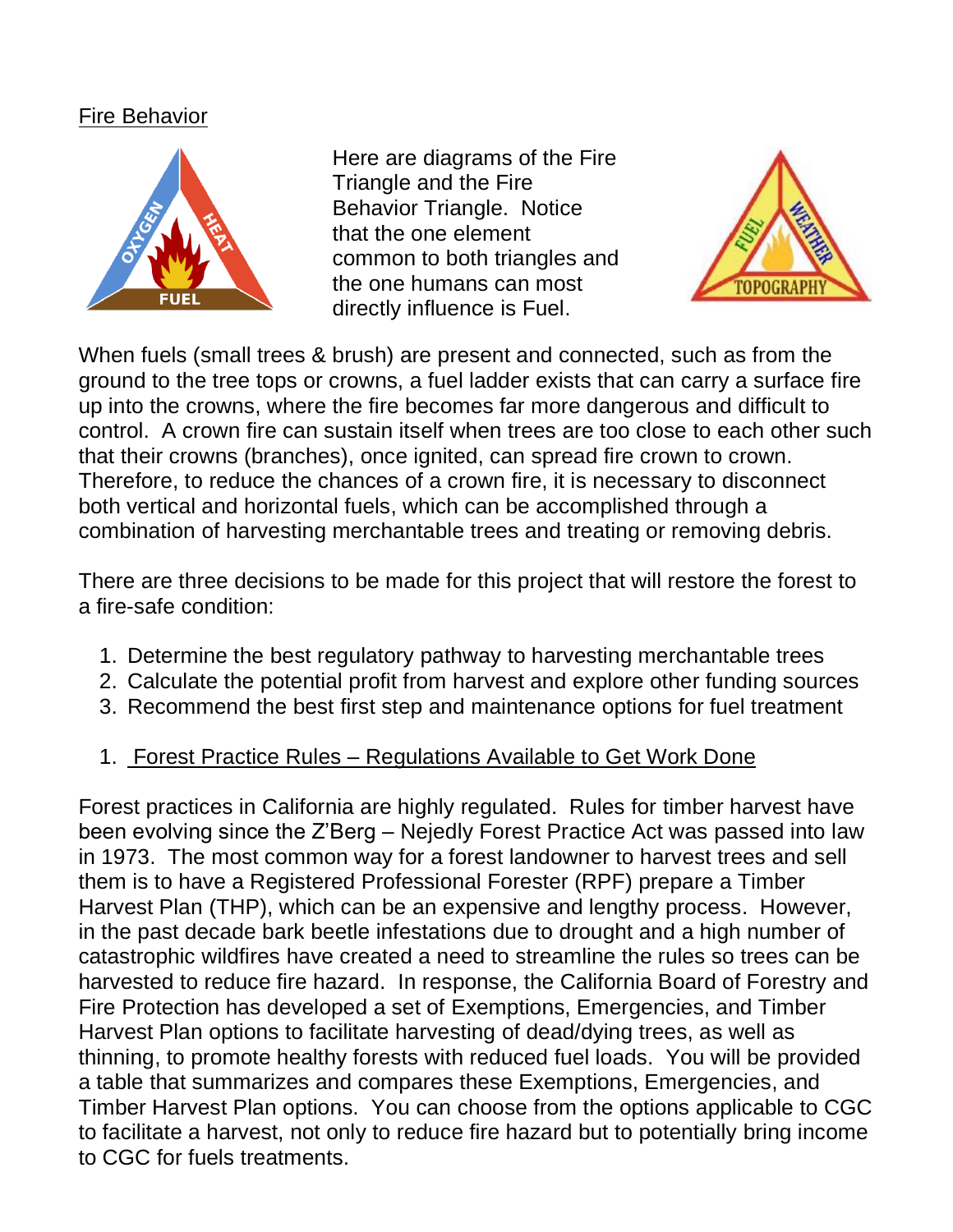# 2. Funding Sources to Supplement Harvest Profits

Two sources of funding for private forest landowners are cost-share programs such as CalFire's California Forest Improvement Program (CFIP) and USDA's Environmental Quality Improvement Project (EQIP) and grants such as CalFire's Fire Prevention Grants Program.

The purpose of CFIP and EQIP are to encourage investment in and improved management of forest lands and resources. Cost-share assistance is provided to private and public ownerships containing 20 to 5,000 acres of forest land. Costshared activities include preparation of a Forest Management Plan by a Registered Professional Forester (RPF), which is necessary to receive CFIP funds, as well as post-harvest treatments such as mastication, herbicides, and slash disposal. In June 2021 CalFire received \$10 Million to apply to forest improvement projects on private, nonindustrial lands.

The Fire Prevention Grant Program is a part of California Climate Investments (CCI), a statewide program that seeks to increase the ability of California forests to capture carbon and improve forest management, including reducing dangerous tree mortality and the impacts of wildfires. These grants enable local organizations such as Firesafe Councils to implement activities that address the risk of wildfire and reduce wildfire potential for communities. Funded activities include fuel reduction, wildfire planning and fire prevention education. On September 13, 2021, \$138 million was awarded for 105 local projects.

# 3. Understory Fuel Treatment/Maintenance Options and Approximate Costs

First Step Treatment options include:

- Mastication a machine with a grinding head chews up the fuel and lays it on the ground. \$1,500 per acre
- Lop and scatter crews cut fuel into small pieces and scatter it on the ground no more than 18" high so it will decompose over a few years. \$500 per acre
- Hand cut and chip crews cut fuel into small enough pieces to run through a chipper and scatter on the ground. \$1,000 per acre
- Hand cut, pile, and burn crews pile branches and debris into piles that are burned in the wet season. \$650 per acre

Maintenance options include:

- Apply herbicides to control shrubs certified applicators spray brush with chemicals designed to kill targeted brush species. \$200 per acre
- Utilize grazing animals on the landscape herders construct a temporary fence and bring in goats or sheep to eat vegetation. \$500 per acre
- Conduct an understory broadcast burn under appropriate conditions CalFire either provides crews or supervises contracted crews. \$150 per acre